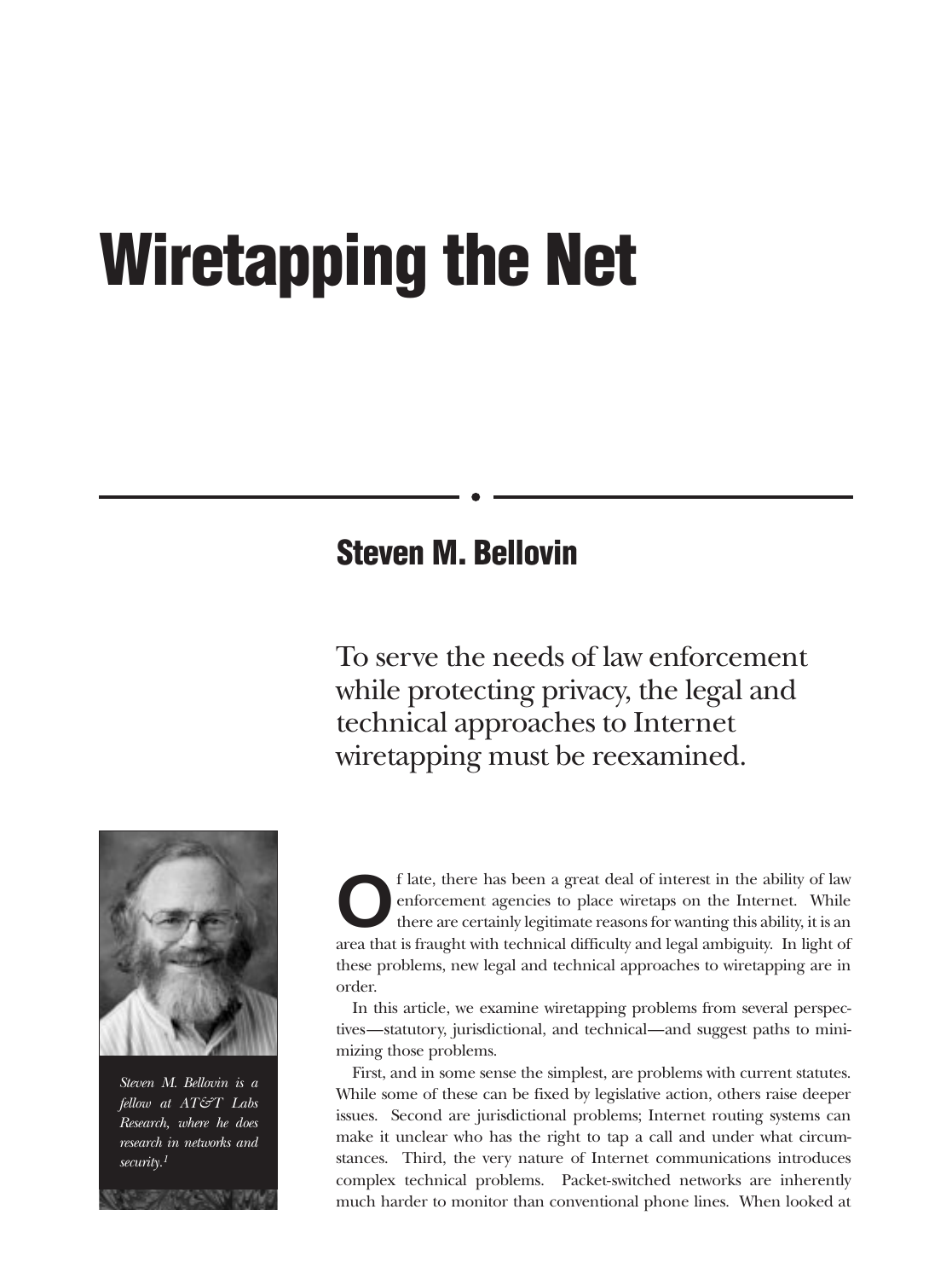

in combination, these factors highlight an overall complexity that makes the practice of Internet wiretapping a dubious undertaking.

Before discussing legal issues, it is important to understand, on a basic level, how the Internet works. The Internet is a packet-switching network; that is, a stream of data sent from one computer to another is split up into small pieces known as packets, and each packet is transmitted independently. Because each packet travels independently, all packets must be labeled with their source and destination addresses. These are known as IP (Internet Protocol) addresses and are not normally seen by end users.

# **New legal and technical approaches to wiretapping are in order.**

Packets are transported over the Internet by a series of hops between devices known as routers, which serve as intermediate network nodes. A router looks at a packet's destination address and forwards it to the appropriate neighboring router. The most appropriate neighbor is determined dynamically by the routers they regularly exchange information about the network topology by means of routing protocols. If two or more neighbors are equally good, a router will choose a neighbor so as to balance the load between alternate paths.

Each ISP (Internet service provider) operates its own network of routers. ISPs talk to each other via private links and at public exchange points where many ISPs meet. These interconnections, especially the public exchange points, are often overloaded, and the resulting congestion is a major source of data transmission errors, known as dropped packets.

There are no guarantees of packet delivery on the Internet—packets may be dropped, duplicated, damaged, or reordered along the way. All users who require reliable packet delivery must make arrangements for error detection and correction. Of course, most do, usually by using TCP (Transmission Control Protocol) in conjunction with IP. TCP detects damaged or dropped packets and sends acknowledgements back to

the sending system when good packets are received. If the sending system does not receive the proper acknowledgements, it will retransmit the missing pieces until they arrive intact.

Applications that do their own retransmissions or that do not need all of the functionality of TCP sometimes use UDP (User Datagram Protocol). UDP is considerably lower in overhead and is often used for simple query/response applications.

### **Internet Addressing**

In general, ISPs assign IP addresses to their clients on a dynamic basis. This is partly because addresses are in short supply and partly because IP addresses need to be flexible to reflect the current topology of the network. Consumers who use dial-up modems can end up connecting to the Internet through different routers (sometimes in other cities), depending on the load on their ISP's local modem pool.

Internet servers tend to have reasonably constant IP addresses, and they always have well-known names. These names are mapped into IP addresses via the DNS (Domain Name System). Apart from Web servers, ISPs run a number of servers on behalf of their users, notably e-mail and netnews machines. These servers are often replicated to provide load-sharing and reliability, and the duplicates are often geographically remote from the primaries. Similarly, corporate servers are often connected to more than one ISP, each of which could assign its own IP addresses to the corporate servers.

Internet connections are between pairs of systems, but performing user-requested services may involve intermediate systems. Consider, for example, e-mail sent between two typical home users. The mail is initially sent from the first home computer to the ISP's outgoing mail gateway. From there the mail is sent to the receiving ISP's incoming mail gateway, and from there it may be forwarded to a mail repository server. Finally, the receiving user dials in to the ISP, connects to the mail repository, and downloads the mail. At least three, and probably four or more, separate TCP connections are involved, as well as several DNS lookups. The multiplicity of systems involved in carrying out even simple requests is at the root of some of the legal complexities.

Any legal wiretapping has to be done in accordance with statutory authority. While in some sense this is an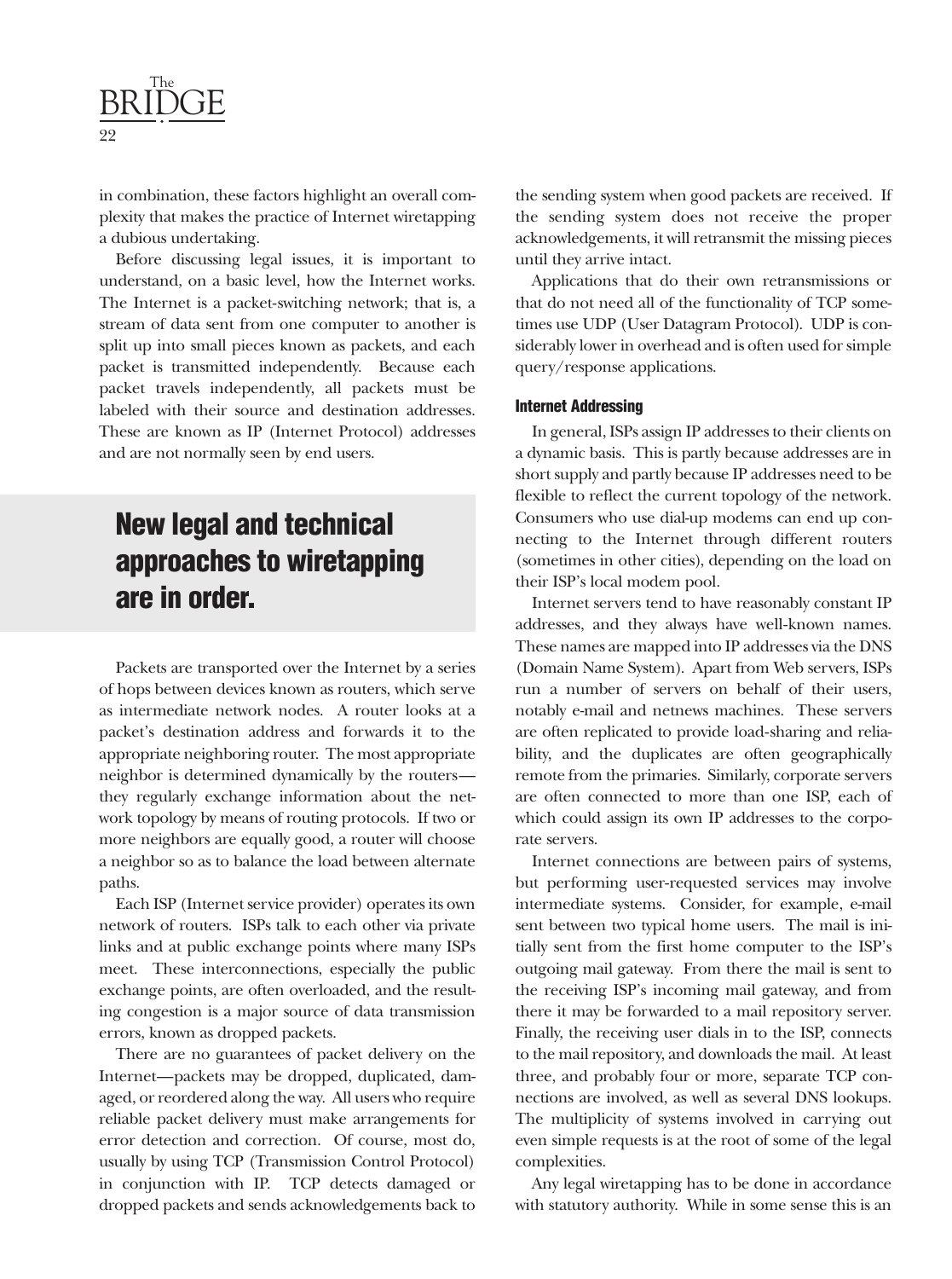23

easy problem—the appropriate legislative bodies can simply enact any necessary laws—the problems of definition are significant. In particular, concepts familiar to law enforcement in the traditional telephony world do not necessarily translate easily to the Internet.

### **Statutory Considerations**

The basic framework of U.S. wiretap law was adopted in 1968 as Title III of the Omnibus Safe Streets and Crime Control Act. (As a consequence, law enforcement personnel often refer to court orders permitting wiretaps as "Title III orders.") The law was significantly amended in 1986 by the Electronic Communications Privacy Act (ECPA), the primary thrust of which was to add the anti-eavesdropping protections—and the wiretap permissions—from the voice world to the data world.

As the law stands now, wiretrap permissions are governed by four major sections of statute: 18 USC 3121 (pen registers and trap-and-trace devices); 18 USC 2510 (interception of communications); 18 USC 2701 (access to stored communications); and 50 USC 1801 (foreign intelligence surveillance).

The pen register statute poses the greatest statutory problem. Pen registers are devices that record what telephone numbers are dialed *from* monitored lines, while trap-and-trace devices record the phone numbers that dial *to* a monitored line. These concepts were once well defined, but they pose considerable problems when extended to the Internet.

For example, what are the Internet equivalents to dialing and dialed numbers? The most obvious answer is the IP addresses in each packet, which represent the actual endpoints of the communication. But these endpoints are likely to be either uninteresting or well beyond the scope of a reasonable warrant. With a typical e-mail server system, all that could be learned by monitoring an end user's line is that the user is sending or receiving e-mail; the identity of the user is not disclosed. Similarly, putting the monitor at the ISP would reveal that a customer of one ISP was corresponding with a customer of another ISP. Neither party's identity would be revealed by monitoring at this level.

A more useful answer, from the perspective of the information to be learned, would be to monitor the actual e-mail addresses used. This, too, is problematic, for a number of reasons. First, e-mail addresses are not authenticated. It's quite easy to supply false source addresses by simply changing the mailer's configuration. This is a strong argument against trap-and-trace monitoring based on the sender's address. Similarly, destination addresses can be fabricated, and in this case, delivery failure notification would be e-mailed to the sender, and may not be detected by the monitor.

A more compelling problem is that the necessary user information may not exist, or it may be in the wrong place. E-mail sent via a "bcc:" option does not contain the recipient's name in the mail header lines, and typical mail retrieval protocols do not distinguish between mail header lines and mail content. Indeed, that lack of differentiation raises the most serious technical issue.

Internet standards have distinguished between the "envelope" and the "contents" of e-mail since at least 1982. In fact, those precise words are used. The envelope contains the instructions to the mail system about the sender and the recipients. With a pen register warrant, is it legal to look beyond the envelope? And if it were legal to look, the content in header lines poses two further problems. First, the information in a header does not necessarily relate to the actual sender or recipients of the mail. It is quite easy to manipulate a header to list addresses for people who will never see the mail, leading to the possibility of innocent parties being dragged into an investigation. Second, header lines may reveal important information about parties not covered by the court order—the addresses of other

# **What are the Internet equivalents to dialing and dialed numbers?**

correspondents of the sender—thus going well beyond the capabilities of a traditional telephone trap-andtrace device. That is, if someone sends e-mail to the target of an Internet trap-and-trace order, the sender's identity will be disclosed to the investigators, as intended by the court order. But other addresses listed in the headers will be disclosed as well, despite the lack of any statute intending this result.

A final problem to solve is the wording of the statute itself. Currently, a pen register is defined as "a device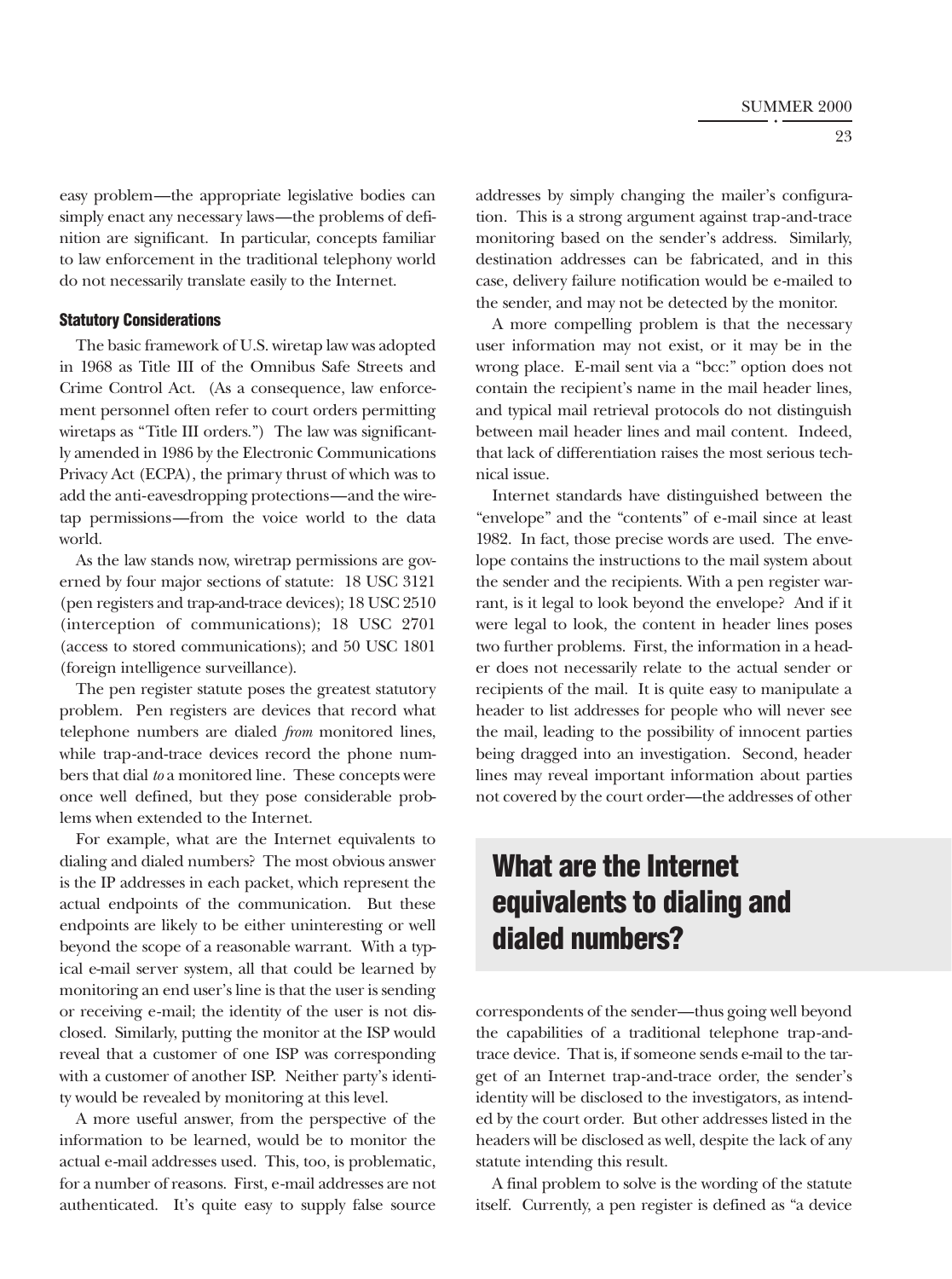

which records or decodes electronic or other impulses which identify the numbers dialed or otherwise transmitted on the telephone line to which such device is attached." Similarly, a trap-and-trace device is defined as "a device which captures the incoming electronic or other impulses which identify the originating number of an instrument or device from which a wire or electronic communication was transmitted."

# **Many of the technical problems with wiretapping stem from the very nature of Internet technology.**

Note that both definitions not only specify a telephone line, they specify a "device" or a "line." These concepts do not correspond to an identity, or even an e-mail account. At best, the analogs are a computer and either the access line or the IP address assigned to the computer. As noted, however, the latter is subject to dynamic change and is not particularly useful when dealing with e-mail.

The legal authority for full-content wiretap warrants is more clear. The ECPA amended the statute to speak of "electronic communications," rather than just voice calls. Furthermore, the distinctions between IP address and destination, or between message envelope and content, are irrelevant; the investigator is entitled to all traffic. The difficulty comes in identifying the content belonging to the targeted user.

Most physical media used to carry Internet traffic are shared, with the exception (in some cases) of the access line to a customer's premises. That is, the same physical wire or fiber-optic cable carries traffic to or from many different parties. To isolate a particular party's packets, it's necessary to look at the IP addresses. Is this sort of examination legal?

This question leads to questions of jurisdiction— Who has the right to place a wiretap, and under what circumstances? Does the physical presence of a packet in some particular locale matter?

Packets on the Internet can take a complex path from source to destination. This is partly due to the nature of IP routing, but even more to the complex relationships among ISPs. It is rather rare for a conversation to stay within a single ISP; just how and where they interconnect is governed by complex business and technical considerations.

A few recent experiments by the author make clear just how nonintuitive routing can be. In one case, packets between two towns in North Carolina went via Atlanta, Georgia. Packets from the author's office to his home, both in New Jersey, went via California. And packets from New Jersey to Russia went to New York, Washington, D.C., and back to New York before finally heading overseas.

Access to e-mail raises more troubling issues. As noted, most e-mail addressed to individuals will reside on an ISP's data center, on a mail server, until explicitly retrieved by the recipient. It is not likely that the data center will be in the same jurisdiction as either the sender or the recipient. What judge has the power to order access to such messages?

This problem is further complicated for international traffic. For example, in one test, traffic from North Carolina to Costa Rica went via Montreal. Does that give Canadian authorities any right to read it? For historical reasons, the United States is in the middle of many Internet paths. Does this give the United States the right to read such traffic?

### **Unreliable Packet Switching**

Many of the technical problems with wiretapping stem from the very nature of Internet technology. Someone who wishes to avoid monitoring can exploit the complexity of the technology.

For example, one problem inherent to the Internet is that of packet stream reassembly. The individual packets that make up a message must be recombined at destination to form a coherent whole, and the rules for doing this are complicated. If the process is implemented differently on the monitoring box and the recipient's system, the two might see different streams, especially if the target user attempts to evade the monitor. For example, consider two packets whose contents overlap in the final stream. This is acceptable to TCP, and in some cases is a normal occurrence; TCP compares the overlapping areas and ignores the duplicate content. But what if the two areas differ? Which packet should the monitor believe?

An attacker can make the problem even worse by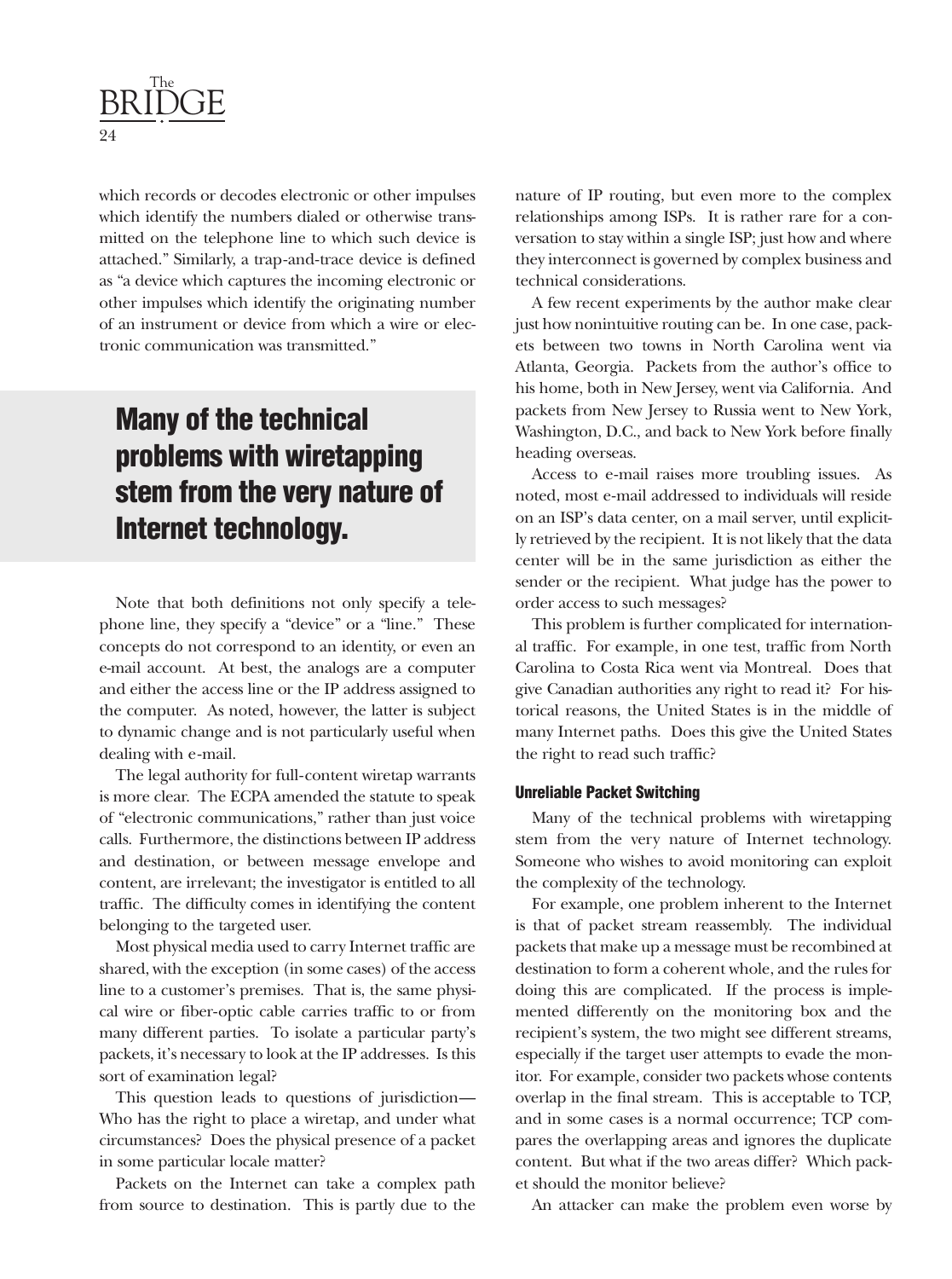25

exploiting packet lifetimes. Packets have a finite lifetime, measured in router hops. The "hop count" is assigned by the sending system, and each router on the path subtracts one hop. If the count reaches zero, the packet is discarded. Suppose there is a sequence of packets containing a login name, a set of backspace characters, and a different login name. Which login name is intended for the recipient? If the packets all have the same lifetime, the second one would be used. But if the backspace characters and second login name have too short a lifetime, the first name would be used. Can the monitoring system handle it properly? Using purely passive techniques, it is very difficult to tell how far away a destination is, and simply seeing different lifetimes on different packets says nothing about whether or not a destination will receive them.

Packets to a given destination can take different paths through the Internet. This can reflect topology changes or load balancing. Indeed, even a single computer can use multiple dial-up sessions in parallel to achieve greater throughput. A simple monitoring station may not be equipped to detect this. Furthermore, a very high percentage of paths are asymmetric: return traffic does not flow through the same routers as forward traffic.

Even deciding which packets to monitor is difficult. As noted, consumer machines generally have dynamic IP addresses. A monitoring station needs to know what IP addresses to watch, and that means it has to monitor the address assignment protocol, which can be difficult to do. If the monitoring station misses assignment messages, it will not begin to monitor the target; if it misses disconnect messages, it will record someone else's traffic as well.

In fact, it is sometimes impossible to know what address is being used by a target. For example, some systems use Network Address Translators (NATs) to dynamically map a group of internal, private addresses to a few external IP addresses. Because of the shortage of IP addresses, some ISPs and many hotels employ NATs. A box monitoring a system on the public Internet has no way of learning the actual IP address of a correspondent system behind an NAT.

#### **Software Complexity**

The preceding description makes it clear that any monitoring system will of necessity be quite complex. That complexity carries with it its own risks—the most important being that complex software is buggy. It is generally accepted that the number of bugs in a system increases roughly as the square of the size of the code, and while bugs are never good, their consequences can be especially serious in an Internet wiretapping device.

The most obvious risk, of course, is that the device will crash. In some sense this is not so bad, in that such a failure is relatively obvious and benign, although it still represents wasted resources. More importantly, reliance on an Internet wiretapping device can divert investigators from the use of other techniques, and if the wiretap fails, no information will be gathered, by any means.

# **To make Internet wiretaps more accurate and secure, it is critical to limit vulnerabilities due to software bugs.**

More subtle failures can have more serious consequences. Failures to record certain classes of traffic can easily deceive investigators; both exculpatory and incriminating evidence can be missed. Corruption in recording is worse yet. Apart from anything else, a recording that is demonstrably inaccurate is useless at trial, especially if it contains extraneous traffic.

But by far the most serious failure mode would be a takeover of the monitoring box by hostile parties, a scenario that is not at all improbable. About half of all new security failures are caused by "buffer overflows." If a buffer overflow were to be found and exploited in an Internet wiretapping device, the device itself could be taken over, possibly by the target of the wiretap. And the consequences of that—the potential for criminal control of law enforcement tools—are chilling.

If nothing else, the attacker would be able to learn the monitoring parameters, and, depending on the design of the monitoring box, might be able to alter or erase logs of previously recorded sessions. Worst of all, the device—a system that by design is a high-quality wiretapping unit—could be diverted and used as an